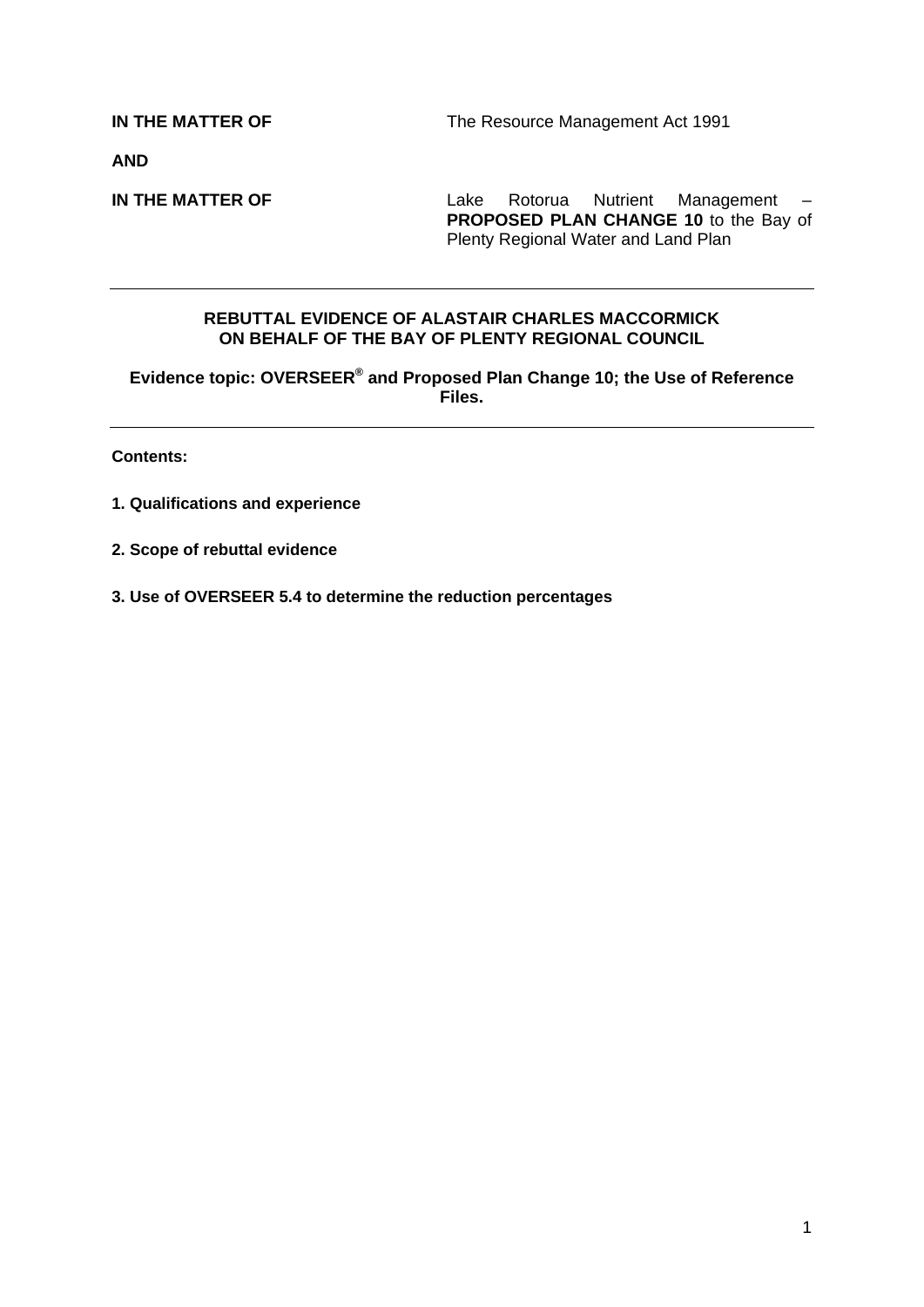## **Qualifications and Experience**

- 1. My full name is **Alastair Charles MacCormick**. I am employed by Bay of Plenty Regional Council as a Senior Lakes Technical Officer, a position I have held at various levels for 10 years.
- 2. My background, experience and qualifications are set out in the full version of my evidence in chief, which I confirm but do not repeat in this summary. Likewise I confirm my compliance with the Expert Witness code of conduct as set out in full there.

## **Scope of Rebuttal Evidence**

3. I respond to the evidence of Mr Christopher Hansen on behalf of Ravensdown Ltd regarding the use of old versions of OVERSEER and specifically paragraph 50 which I understand to describe Mr Hansen's key concern.

## **Use of OVERSEER 5.4 to determine the reduction percentages**

4. In paragraph 50 Mr Hansen states:

 *"I do not consider it appropriate to have the fundamental building block of the approach in PPC10, the Integrated Framework, being based on OVERSEER® 5.4 which is now redundant."* 

He further explains that:

*"If the proportional reduction percentage values that came about from the Version 5.4 prove inaccurate, then some sectors of the farming community may be contributing much more to addressing nutrient management issues within the area than others, and this raises equity issues."* 

- 5. I have spoken to Dr Alister Metherall to clarify the meaning behind the comments and understand his concern to be that changes in OVERSEER® versions may result in differences in the relative loss rate between sectors. These changes may therefore result in the fixed proportional reductions no longer reflecting the original intent.
- 6. If the average discharge of the dairy and the drystock sectors are compared from ROTAN 2011 (derived from table LR2), the PC10 6.2.0 allocation (derived from table LR 3) and the 6.2.3 revised allocation it can be seen that the dairy average discharge is generally about three times the drystock discharge (Table 1).